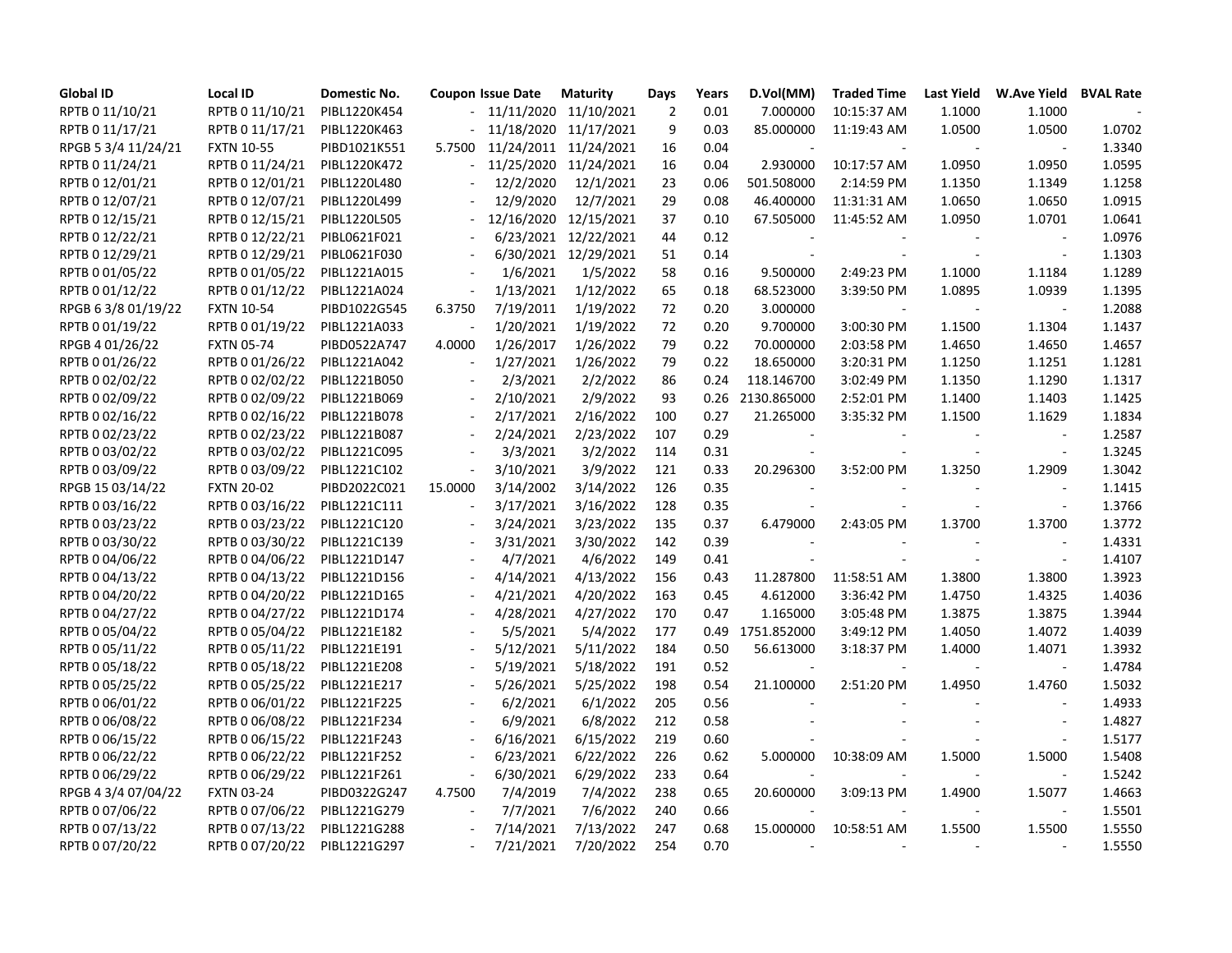| <b>Global ID</b>     | <b>Local ID</b>   | Domestic No. |                          | <b>Coupon Issue Date</b> | <b>Maturity</b>             | Days | Years | D.Vol(MM)  | <b>Traded Time</b> | Last Yield     | W.Ave Yield BVAL Rate    |        |
|----------------------|-------------------|--------------|--------------------------|--------------------------|-----------------------------|------|-------|------------|--------------------|----------------|--------------------------|--------|
| RPTB 0 07/27/22      | RPTB 0 07/27/22   | PIBL1221G304 |                          | 7/28/2021                | 7/27/2022                   | 261  | 0.72  | 2.961000   | 11:38:52 AM        | 1.5500         | 1.5500                   | 1.5591 |
| RPGB 4 7/8 08/02/22  | <b>FXTN 10-56</b> | PIBD1022H562 | 4.8750                   | 8/2/2012                 | 8/2/2022                    | 267  | 0.73  |            |                    |                |                          | 1.6941 |
| RPTB 0 08/03/22      | RPTB 0 08/03/22   | PIBL1221H312 |                          | 8/4/2021                 | 8/3/2022                    | 268  | 0.73  | 20.588000  | 11:43:17 AM        | 1.5500         | 1.5500                   | 1.5572 |
| RPTB 0 08/10/22      | RPTB 0 08/10/22   | PIBL1221H321 |                          | 8/11/2021                | 8/10/2022                   | 275  | 0.75  |            |                    |                | $\sim$                   | 1.5775 |
| RPTB 0 08/17/22      | RPTB 0 08/17/22   | PIBL1221H330 | $\sim$                   | 8/18/2021                | 8/17/2022                   | 282  | 0.77  | 50.000000  | 10:42:52 AM        | 1.6050         | 1.6050                   | 1.6050 |
| RPTB 0 08/24/22      | RPTB 0 08/24/22   | PIBL1221H349 | $\sim$                   | 8/25/2021                | 8/24/2022                   | 289  | 0.79  | 2.387000   | 11:43:49 AM        | 1.5650         | 1.5650                   | 1.5940 |
| RPTB 0 08/31/22      | RPTB 0 08/31/22   | PIBL1221I357 | $\sim$                   | 9/1/2021                 | 8/31/2022                   | 296  | 0.81  | 9.428000   | 11:31:09 AM        | 1.5900         | 1.5927                   | 1.6000 |
| RPTB 0 09/07/22      | RPTB 0 09/07/22   | PIBL1221I366 |                          | 9/8/2021                 | 9/7/2022                    | 303  | 0.83  | 9.806000   | 11:43:10 AM        | 1.5750         | 1.5750                   | 1.6083 |
| RPGB 4 3/4 09/13/22  | <b>FXTN 10-57</b> | PIBD1022I570 | 4.7500                   | 9/13/2012                | 9/13/2022                   | 309  | 0.85  |            | $\sim$             | $\blacksquare$ | $\blacksquare$           | 1.9508 |
| RPTB 0 09/14/22      | RPTB 0 09/14/22   | PIBL1221I375 |                          | 9/15/2021                | 9/14/2022                   | 310  | 0.85  | 8.532700   | 11:30:21 AM        | 1.5750         | 1.5750                   | 1.6102 |
| RPTB 0 09/21/22      | RPTB 0 09/21/22   | PIBL1221I384 | $\sim$                   | 9/22/2021                | 9/21/2022                   | 317  | 0.87  |            |                    |                | $\overline{\phantom{a}}$ | 1.6178 |
| RPTB 0 09/28/22      | RPTB 0 09/28/22   | PIBL1221I393 |                          | 9/29/2021                | 9/28/2022                   | 324  | 0.89  |            |                    | $\blacksquare$ | $\blacksquare$           | 1.6214 |
| RPTB 0 10/05/22      | RPTB 0 10/05/22   | PIBL1221J409 |                          | 10/6/2021                | 10/5/2022                   | 331  | 0.91  | 4.000000   | 11:07:11 AM        | 1.5700         | 1.5825                   | 1.6236 |
| RPTB 0 10/12/22      | RPTB 0 10/12/22   | PIBL1221J418 | $\overline{\phantom{a}}$ |                          | 10/13/2021 10/12/2022       | 338  | 0.93  | 8.911000   | 2:40:00 PM         | 1.5750         | 1.5988                   | 1.6006 |
| RPGB 12 3/4 10/17/22 | <b>FXTN 20-03</b> | PIBD2022J033 | 12.7500                  |                          | 10/17/2002 10/17/2022       | 343  | 0.94  | $\sim$     | $\sim$             | $\blacksquare$ | $\omega$                 | 1.8166 |
| RPTB 0 10/19/22      | RPTB 0 10/19/22   | PIBL1221J427 | $\overline{a}$           |                          | 10/20/2021 10/19/2022       | 345  | 0.95  | 5.030000   | 2:21:53 PM         | 1.6050         | 1.6170                   | 1.6157 |
| RPTB 0 10/26/22      | RPTB 0 10/26/22   | PIBL1221J436 |                          |                          | 10/27/2021 10/26/2022       | 352  | 0.96  | 4.100000   | 2:27:27 PM         | 1.6050         | 1.6050                   | 1.7027 |
| RPTB 0 11/02/22      | RPTB 0 11/02/22   | PIBL1221K443 |                          | 11/3/2021                | 11/2/2022                   | 359  | 0.98  | 38.615000  | 2:49:51 PM         | 1.6050         | 1.6076                   | 1.6542 |
| RPGB 4 5/8 12/04/22  | RTB 05-11         | PIID0522L114 | 4.6250                   | 12/4/2017                | 12/4/2022                   | 391  | 1.07  | 2.350000   | 11:33:17 AM        | 1.8750         | 2.0282                   | 1.9289 |
| RPGB 4 12/06/22      | <b>FXTN 10-58</b> | PIBD1022L585 | 4.0000                   | 12/6/2012                | 12/6/2022                   | 393  | 1.08  | 1.000000   | 3:35:26 PM         | 1.9750         | 2.1150                   | 1.8832 |
| RPGB 4 3/8 02/11/23  | RTB 03-10         | PIID0323B101 | 4.3750                   | 2/11/2020                | 2/11/2023                   | 460  | 1.26  | 43.000000  | 2:42:17 PM         | 2.0850         | 2.1156                   | 2.0698 |
| RPGB 13 02/20/23     | <b>FXTN 20-04</b> | PIBD2023B048 | 13.0000                  | 2/20/2003                | 2/20/2023                   | 469  | 1.28  |            |                    |                | $\sim$                   | 2.0133 |
| RPGB 5 1/2 03/08/23  | <b>FXTN 05-75</b> | PIBD0523C752 | 5.5000                   | 3/8/2018                 | 3/8/2023                    | 485  | 1.33  | 1.000000   | 3:42:30 PM         | 2.2000         | 2.2000                   | 2.0639 |
| RPGB 3 1/2 04/21/23  | <b>FXTN 07-58</b> | PIBD0723D588 | 3.5000                   | 4/21/2016                | 4/21/2023                   | 529  | 1.45  | 8.300000   | 11:26:24 AM        | 2.2000         | 2.0262                   | 2.0888 |
| RPGB 11 7/8 05/29/23 | <b>FXTN 20-05</b> | PIBD2023E054 | 11.8750                  | 5/29/2003                | 5/29/2023                   | 567  | 1.55  |            |                    |                |                          | 2.1653 |
| RPGB 3 1/4 08/15/23  | RTB 10-04         | PIID1023H046 | 3.2500                   | 8/15/2013                | 8/15/2023                   | 645  | 1.77  | 10.500000  | 11:41:36 AM        | 2.3000         | 2.3095                   | 2.2747 |
| RPGB 2 3/8 09/10/23  | <b>FXTN 03-25</b> | PIBD0323I252 | 2.3750                   | 9/10/2020                | 9/10/2023                   | 671  | 1.84  | 1.000000   | 3:27:26 PM         | 2.3000         | 2.3000                   | 2.1747 |
| RPGB 11 3/8 10/23/23 | <b>FXTN 20-06</b> | PIBD2023J068 | 11.3750                  |                          | 10/23/2003 10/23/2023       | 714  | 1.96  | $\sim$     |                    | $\sim$         | $\blacksquare$           | 2.3933 |
| RPGB 2 3/8 03/09/24  | RTB 03-11         | PIID0324C115 | 2.3750                   | 3/9/2021                 | 3/9/2024                    | 852  | 2.33  | 45.250700  | 2:33:37 PM         | 2.6500         | 2.5956                   | 2.6023 |
| RPGB 6 1/4 03/12/24  | RTB 05-12         | PIID0524C129 | 6.2500                   | 3/12/2019                | 3/12/2024                   | 855  | 2.34  | 9.400000   | 11:44:40 AM        | 2.6250         | 2.6370                   | 2.6722 |
| RPGB 4 1/2 04/20/24  | <b>FXTN 07-59</b> | PIBD0724D595 | 4.5000                   | 4/20/2017                | 4/20/2024                   | 894  | 2.45  | 5.500000   | 11:35:15 AM        | 2.6250         | 2.6250                   | 2.6643 |
| RPGB 12 3/8 06/03/24 | <b>FXTN 20-07</b> | PIBD2024F075 | 12.3750                  | 6/3/2004                 | 6/3/2024                    | 938  | 2.57  |            |                    |                | $\overline{a}$           | 2.7367 |
| RPGB 12 7/8 08/05/24 | <b>FXTN 20-08</b> | PIBD2024H086 | 12.8750                  | 8/5/2004                 | 8/5/2024 1,001              |      | 2.74  |            |                    |                | $\overline{\phantom{a}}$ | 2.8332 |
| RPGB 4 1/8 08/20/24  | <b>FXTN 10-59</b> | PIBD1024H595 | 4.1250                   | 8/20/2014                | 8/20/2024 1,016             |      | 2.78  |            |                    |                | $\overline{\phantom{a}}$ | 2.8448 |
| RPGB 4 1/4 10/17/24  | <b>FXTN 05-76</b> | PIBD0524J762 | 4.2500                   | 10/17/2019               | 10/17/2024 1,074            |      | 2.94  | 3.100000   | 10:32:12 AM        | 2.8400         | 2.8400                   | 2.7902 |
| RPGB 13 3/4 11/11/24 | <b>FXTN 20-09</b> | PIBD2024K091 | 13.7500                  |                          | 11/11/2004 11/11/2024 1,099 |      | 3.01  |            |                    |                | ÷,                       | 2.9829 |
| RPGB 5 3/4 04/12/25  | <b>FXTN 07-61</b> | PIBD0725D618 | 5.7500                   | 4/12/2018                | 4/12/2025 1,251             |      | 3.43  | 0.700000   | 11:57:56 AM        | 3.5500         | 3.5500                   | 3.2054 |
| RPGB 12 1/8 04/14/25 | <b>FXTN 20-10</b> | PIBD2025D103 | 12.1250                  | 4/14/2005                | 4/14/2025 1,253             |      | 3.43  |            |                    |                | $\sim$                   | 3.2008 |
| RPGB 2 5/8 08/12/25  | RTB 05-13         | PIID0525H130 | 2.6250                   | 8/12/2020                | 8/12/2025 1,373             |      | 3.76  | 860.660000 | 3:44:24 PM         | 3.3500         | 3.4232                   | 3.3883 |
| RPGB 3 5/8 09/09/25  | <b>FXTN 10-60</b> | PIBD10251608 | 3.6250                   | 9/9/2015                 | 9/9/2025 1,401              |      | 3.84  | 8.100000   | 3:19:40 PM         | 3.5000         | 3.5000                   | 3.2606 |
| RPGB 12 1/8 10/20/25 | <b>FXTN 20-11</b> | PIBD2025J116 | 12.1250                  | 10/20/2005               | 10/20/2025 1,442            |      | 3.95  |            |                    |                | ÷.                       | 3.4682 |
| RPGB 18 1/4 11/29/25 | <b>FXTN 25-01</b> | PIBD2525K015 | 18.2500                  |                          | 11/29/2000 11/29/2025 1,482 |      | 4.06  |            | $\sim$             | $\sim$         | $\sim$                   | 3.5203 |